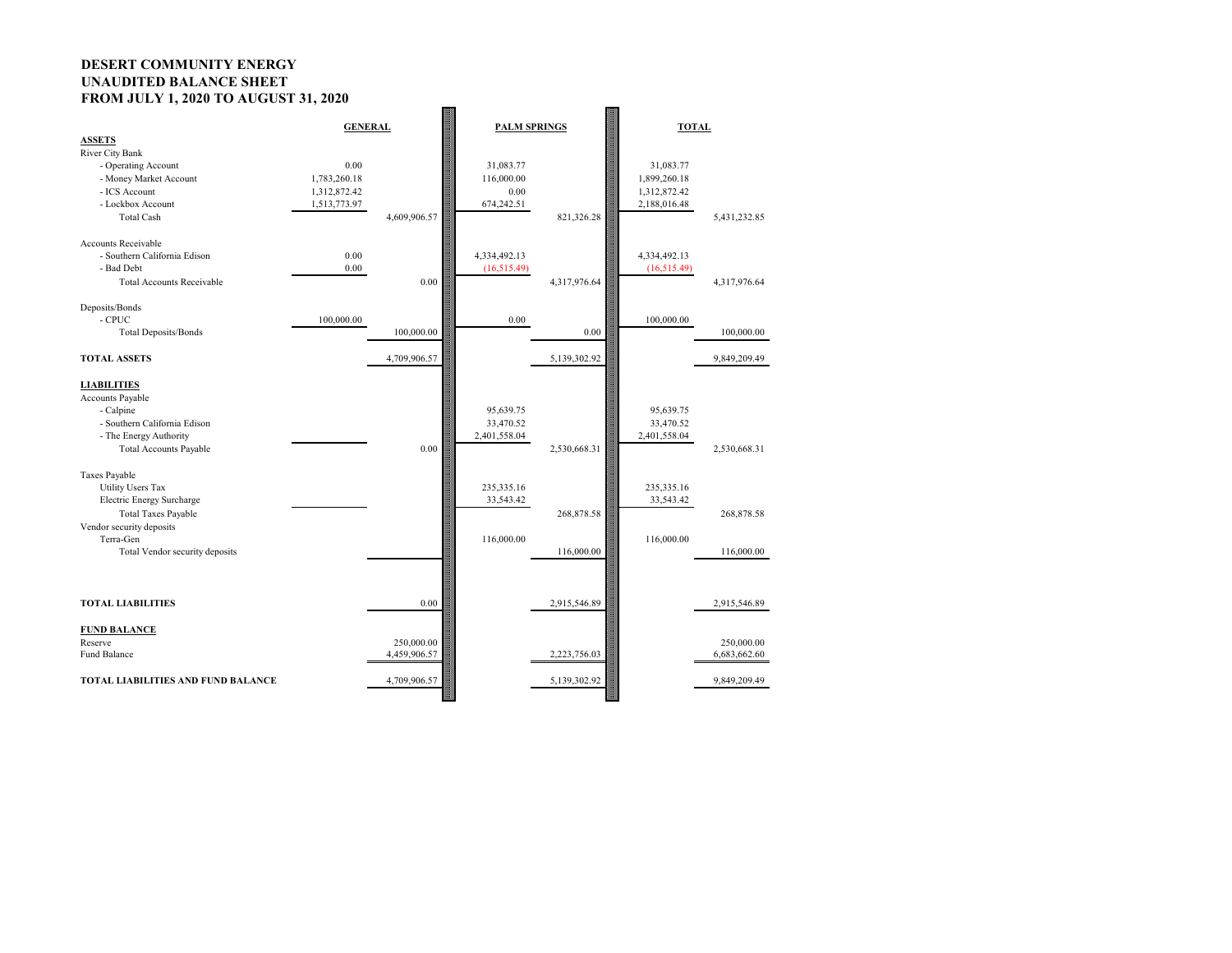### **DESERT COMMUNITY ENERGY UNAUDITED STATEMENT OF REVENUES, EXPENDITURES, AND CHANGES IN FUND BALANCES FROM JULY 1, 2020 TO AUGUST 31, 2020 Barnet**

| <b>REVENUES</b>                                | <b>GENERAL</b> |              | <b>PALM SPRINGS</b> |               | <b>TOTAL</b>         |               |
|------------------------------------------------|----------------|--------------|---------------------|---------------|----------------------|---------------|
| <b>Electricity Sales</b>                       |                | 0.00         |                     | 7,067,468.18  |                      | 7,067,468.18  |
| Other Revenue                                  |                | 0.00         |                     | 109,004.43    |                      | 109,004.43    |
| <b>Investment Income</b>                       |                | 4,307.36     |                     | 0.00          |                      | 4,307.36      |
| <b>TOTAL REVENUES</b>                          |                | 4,307.36     |                     | 7,176,472.61  |                      | 7,180,779.97  |
|                                                |                |              |                     |               |                      |               |
| <b>EXPENDITURES</b>                            |                |              |                     |               |                      |               |
| Cost of Electricity                            |                |              |                     |               |                      |               |
| <b>Electricity Purchase</b>                    | 0.00           |              | 4,749,576.00        |               | 4,749,576.00         |               |
| Market Charges                                 | $0.00\,$       |              | 2,512,079.02        |               | 2,512,079.02         |               |
|                                                |                |              |                     |               |                      |               |
| <b>Total Cost of Electricity</b>               |                | 0.00         |                     | 7,261,655.02  |                      | 7,261,655.02  |
| Accounting / Bank Services                     |                | 179.27       |                     |               |                      | 179.27        |
| Professional Services                          |                |              |                     |               |                      |               |
| - Arthur J Gallaguer Insurance & co            | 466.25         |              | 0.00                |               | 466.25               |               |
| <b>Total Professional Services</b>             |                | 466.25       |                     | 0.00          |                      | 466.25        |
| Insurance                                      |                |              |                     |               |                      |               |
| - Directors & Officers                         | 6,000.00       |              |                     |               | 6,000.00             |               |
| - General Liability                            | 500.00         |              |                     |               | 500.00               |               |
| <b>Total Insurance</b>                         |                | 6,500.00     |                     |               |                      | 6,500.00      |
| Consultants                                    |                |              |                     |               |                      |               |
| - Donald D. Dame                               | 276.50         |              | 656.25              |               | 932.75               |               |
| - Calpine Energy Solutions                     | 0.00           |              | 95,639.75           |               | 95,639.75            |               |
|                                                | 0.00           |              |                     |               |                      |               |
| - The Energy Authority<br>- White Rabbit Group | 800.00         |              | 197,962.57<br>0.00  |               | 197,962.57<br>800.00 |               |
|                                                |                |              |                     |               |                      |               |
| <b>Total Consultants</b>                       |                | 1,076.50     |                     | 294,258.57    |                      | 295,335.07    |
| Outreach                                       |                |              |                     |               |                      |               |
| - Burke Rix Communications                     | 0.00           |              | 6,695.52            |               | 6,695.52             |               |
| <b>Total Outreach</b>                          |                | 0.00         |                     | 6,695.52      |                      | 6,695.52      |
| Postage                                        |                |              |                     |               |                      |               |
| - Ace Printing                                 | 0.00           |              | 971.31              |               | 971.31               |               |
| <b>Total Printing</b>                          |                | 0.00         |                     | 971.31        |                      | 971.31        |
| Printing                                       |                |              |                     |               |                      |               |
| - Ace Printing                                 | 0.00           |              | 1,519.00            |               | 1,519.00             |               |
| <b>Total Printing</b>                          |                | 0.00         |                     | 1,519.00      |                      | 1,519.00      |
| Registrations/Memberships                      |                |              |                     |               |                      |               |
| - CA Community Choice Association              | 21,734.00      |              | 0.00                |               | 21,734.00            |               |
| <b>Total Registration/Memberships</b>          |                | 21,734.00    |                     | 0.00          |                      | 21,734.00     |
| <b>TOTAL EXPENDITURES</b>                      |                | 29,956.02    |                     | 7,565,099.42  |                      | 7,595,055.44  |
|                                                |                |              |                     |               |                      |               |
| Excess of Revenues over Expenditures           |                | (25,648.66)  |                     | (388, 626.81) |                      | (414, 275.47) |
|                                                |                |              |                     |               |                      |               |
| Fund Balance - Beginning of the Year           |                | 4,735,555.23 |                     | 2,612,382.84  |                      | 7,347,938.07  |
|                                                |                |              |                     |               |                      |               |
| Fund Balance - End of the Year                 |                | 4,709,906.57 |                     | 2,223,756.03  |                      | 6,933,662.60  |
|                                                |                |              |                     |               |                      |               |
|                                                |                |              |                     |               |                      |               |